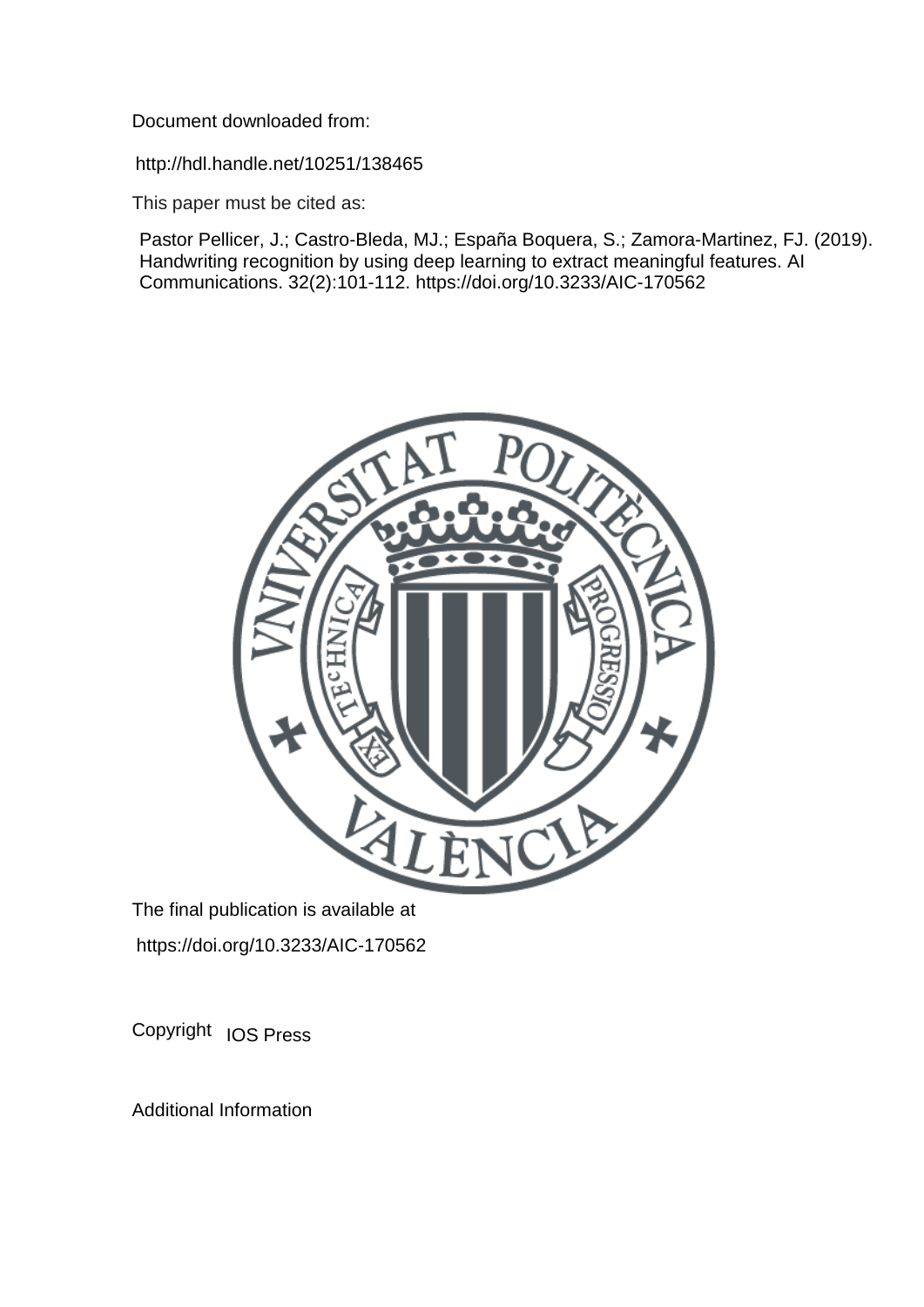# Handwriting recognition by using deep learning to extract meaningful features

Joan Pastor-Pellicer, María José Castro-Bleda, Salvador España-Boquera <sup>a</sup> Francisco Zamora-Martínez <sup>b</sup>

<sup>a</sup>*Universitat Politecnica de Val ` encia, Camino Vera s/n, Valencia 46021, Spain `*

<sup>b</sup>*R&D Department, Veridas S.L., Pol. Ind. Talluntxe II, Tajonar 31192, Spain*

Recent improvements in deep learning techniques show that deep models can extract more meaningful data directly from raw signals than conventional parametrization techniques, making it possible to avoid specific feature extraction in the area of pattern recognition, especially for Computer Vision or Speech tasks. In this work, we directly use raw text line images by feeding them to Convolutional Neural Networks and deep Multilayer Perceptrons for feature extraction in a Handwriting Recognition system. The proposed recognition system, based on Hidden Markov Models that are hybridized with Neural Networks, has been tested with the IAM Database, achieving a considerable improvement.

Keywords: handwriting recognition, deep learning, convolutional neural networks

# 1. Introduction

The field of Handwriting Recognition (HWR) has been a topic of intensive research for a long time (see some surveys in [13,43,64,14,28]). However, recognizing unconstrained handwritten text remains a challenging task. HWR has two main modalities: the online case, where the trajectories of strokes are recorded while the user is writing, and the offline modality, where only the text image is available (e.g. scanned document). The offline case is more challenging due to the lack of temporal relations between strokes.

Connectionist methods and, especially, deep neural networks [3,52,4] are able to extract meaningful features from raw values (in offline HWR, the scanned text image) as in [25,17,8,10].

Along these lines, this work proposes the use of deep neural networks (and, more specifically, deep Multilayer Perceptrons (MLPs) and Convolutional Neural Networks (CNNs)) to extract meaningful features for unconstrained offline HWR. CNNs have already been used in our research group for several related applications [39,41]. In previous works, we also developed a HWR engine based on Hidden Markov Models (HMMs) that was hybridized with Artificial Neural Networks (ANNs) which gave the best results in a fair comparison at that time [19]. Thus, the idea of using raw pixels from the text line images emerged naturally. The performance of the HWR engine using deep MLPs and CNNs to extract meaningful features has been very advantageous, as the experiments will show.

The remainder of this paper is organized as follows: Section 2 provides a short introduction to the state of the art. Our new proposals are presented in detail in Section 3. The experimental setup and results are described and analyzed in Sections 4 and 5, and we present our conclusions in Section 6.

# 2. State of the Art

Offline HWR involves several stages from the image acquisition of the documents (e.g. scanning an ancient book) to the final result which can be in the form of a text transcription, a graph of words (in order to model recognition ambiguities) or even an index for keyword spotting applications.

In this work, we will center our attention on the transcription of text line images, hence skipping some steps such as image cleaning/enhancing, text detection or text line segmentation.

A HWR system receives a text line image which is generally converted to a sequence  $X = (x_1 \dots x_m)$  of feature vectors or frames. Although text line images are inherently bidimensional, this can be done because writing in a particular order makes it possible to consider the image as a sequence. The main goal is to find the likeliest word sequence  $W^* = (w_1 \dots w_n)$  that maximizes the posterior probability: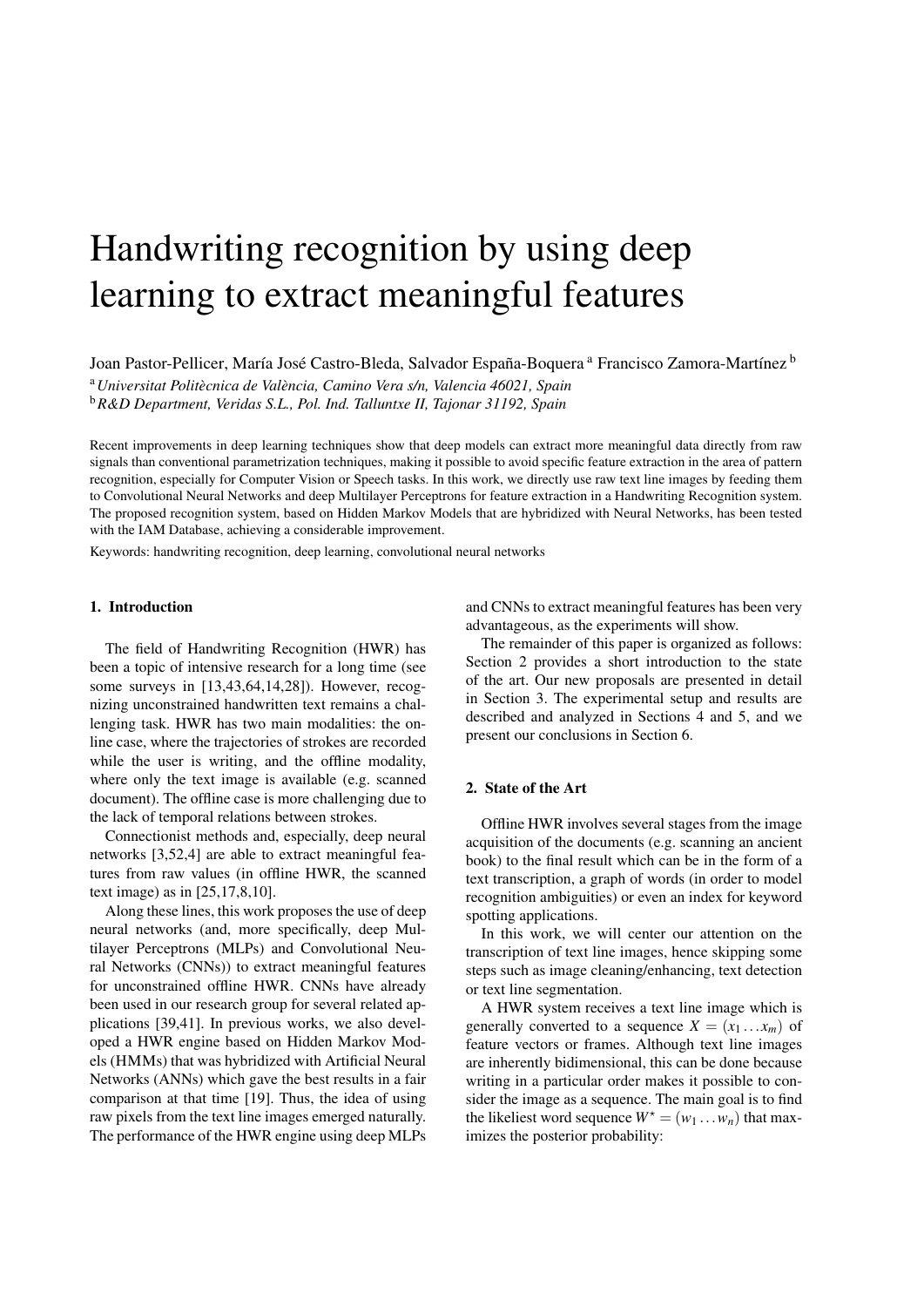$$
W^* = \underset{W \in \Omega^+}{\arg \max} P(W|X) \tag{1}
$$

The sequence with the maximum probability, given the input  $X$ , is searched in every possible sequence of words of a given vocabulary  $\Omega$ .

From this point of view, the recognition of handwritten text lines images shares many characteristics with Large Vocabulary Continuous Speech Recognition (LVCSR): a joint segmentation and classification task is required in both cases for decoding since we cannot split the image or the audio into words or even graphemes/phonemes in order to classify them afterwards. To overcome this cyclic dependency (known as *Sayre's paradox* [50]), HMMs have been used for decades for these and for many other sequence labeling problems [47]. For HMMs, the previous Formula (1) is decomposed, by using Bayes' theorem, as the product of the optical model  $P(X|W)$  and the statistical Language Model (LM),  $P(W)$ , which can be simplified as follows:

$$
W^* = \underset{W \in \Omega^+}{\arg \max} P(X|W)P(W) \tag{2}
$$

The optical modeling  $P(X|W)$  of the baseline system is estimated by a HMM over the sequence of features. HMMs have two kinds of parameters: the *emission probabilities*  $p(x_n|q_i)$  for the frame  $x_n$  and the state  $q_i$ , and the *transition probabilities*  $p(q_j|q_i)$  from state  $q_i$  to  $q_j$ .

Emission probabilities  $p(x_n|q_i)$  have been classically estimated by using Gaussian Mixture Models (GMMs) [47]. The use of connectionist techniques (and, particularly, deep learning techniques) in this context usually comes in two flavours: in tandem systems the output of the connectionist system is fed to GMMs, whereas in hybrid HMM/ANNs the output of the connectionist system is directly used to estimate emission probabilities.

Scaled emission probabilities can be estimated with discriminative models (e.g., Neural Networks (NNs)) that approximate the posterior probabilities of each state  $P(x|q) \propto P(q|x)/P(q)$ . The classifier receives as input the information of the frame *x* along with the values of neighboring frames. The output corresponds to the number of possible states in the HMM (unless some of them were tied). Thus, for a repertoire of *n* different characters, each of which being modeled with *s* states, the network has  $n \cdot s$  softmax output units, which approximate posterior probabilities [12,7].

Several ANNs types have been used for this purpose: MLPs in [54], CNNs in [8], Recurrent Neural Networks (RNNs) in [37], and combinations of them. Additionally, we can find other related models: Radial Basis Functions in [56], Support Vector Machines (SVMs) in [57], or time-delay networks in [15,29,51].

On the other hand, tandem systems can make use of ANNs similar to hybrid HMM/ANN but posteriors are fed to GMMs. Other tandem approaches are possible and, for example, in [26], an MLP bottleneck is used to extract features for the tandem. This approach was later improved by Deep Belief Networks (DBN) as seen in [49].

Other connectionist approaches get rid off the decomposition of *P*(*W*|*X*) into optical model and LM and try to directly predict a sequence of labels. This is the case of the well-known Connectionist Temporal Classification (CTC) loss function, which was introduced in [21]. CTC aggregates the contribution of every alignment and assumes a new *blank* grapheme/phoneme output in the net to allow the model not to emit a label at each time step. This technique, meant for RNNs, has generated many successful works, particularly in HWR and LVCSR, among others [35,23,22]. In particular, when used with Long Short-Term Memories (LSTMS) [27], which have shown to successfully tackle the vanishing gradient problem derived from long time recurrences. In addition, Bidirectional Long Short-Term Memories (BLSTM) [53,1,24] allow the sequence to be scanned by two RNNs, one from left-to-right and another from right-to-left.

LSTMs have been extended to the multidimensional case [25] and 2D-LSTMs has lead to impressive results in HWR [65] tasks at the expense of a high computational cost. In this regard, [46] proposes the use of CNNs combined with LSTMs as a cost-efficient alternative to Multidimensional Recurrent Layers.

#### 3. Proposed approaches

Our baseline system [19,41] is based on Hidden Markov Models that are hybridized with Neural Networks where emission probabilities are estimated by an MLP. The input is a sequence of feature vectors extracted following the approach presented in [60]. An illustration of the baseline system is depicted in Figure 1a.

In the proposed approaches, instead of relying on a previous feature extraction process, we rely on the raw image input, by using a deep neural network to directly extract meaningful features (see Figure 1b) or by using CNNs (see Figure 1c).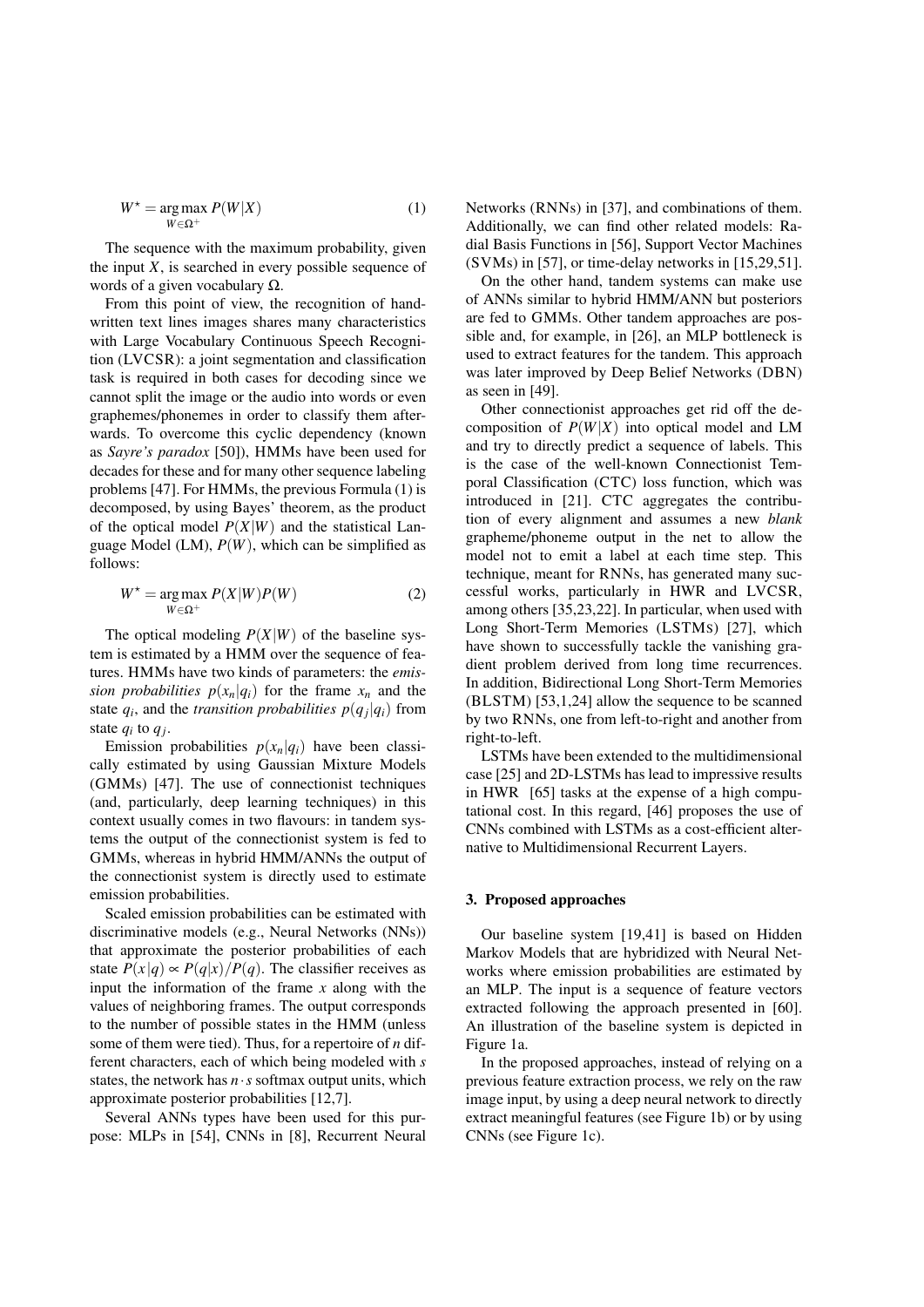

(a) Baseline HMM/ANN recognition system using a sequence of feature vectors as input.



(b) HMM/ANN recognition system using the raw image as input.



(c) HMM/CNN recognition system.

Fig. 1. Handwriting Recognition systems.

#### *3.1. Deep MLPs*

The primary goal of this work is to extract meaningful features for HWR using deep learning techniques. When using the baseline system, the input of the MLP is a set of feature frames that are centered at the current frame (see Figure 1a). However, in the first proposed approach, the sliding window receives a patch of raw pixels that are directly fed to the NN as illustrated in Figure 1b. The choice of a squared window has given good results in preliminary experiments [41,40], leading to a window of  $42 \times 42$  pixels (this size being the median of the height of input line images from training data). The window also advances two pixels at a time as in [41,40].

When dealing with raw images, there are several issues to keep in mind to improve the performance and generalization. Several standard regularization methods such as weight decay or max weight penalty have been employed. Regularization techniques such as dropout have helped to improve results. We have also used a layer-wise pretraining with Stacked Denoising Autoencoders (SDAE) [63] in order to train deeper nets.

## *3.2. CNNs with 2D convolutions*

In the classical HMM/ANN architecture, the use of a sliding window (where the same NN is applied to classify each frame) can be seen as a 1D convolution on the *X* axis. Now, we would like to explore the use of 2D convolutions combined with pooling layers and higher level convolutions that will hopefully be able to extract more useful features.

Figure 1c illustrates the CNN for feature extraction and conditional probability computation in our setup. In the proposed settings, several parameters must be chosen for the CNN, such as the number of convolutions, pooling layers, activation functions, number, and size of the convolutional kernels as well as the classifier, which is usually an MLP.

It is quite important, in practice, and a challenging task to obtain an architecture with a good costefficiency trade-off. Thus, the computational restrictions that are essential for finding an appropriate but efficient architecture must not be forgotten. We have explored three alternatives with all of those limitations in mind, namely: *1*) using well known CNN architectures, *2)* using a specific network for the mentioned task, and *3)* using a model inspired by a well established feature extraction technique.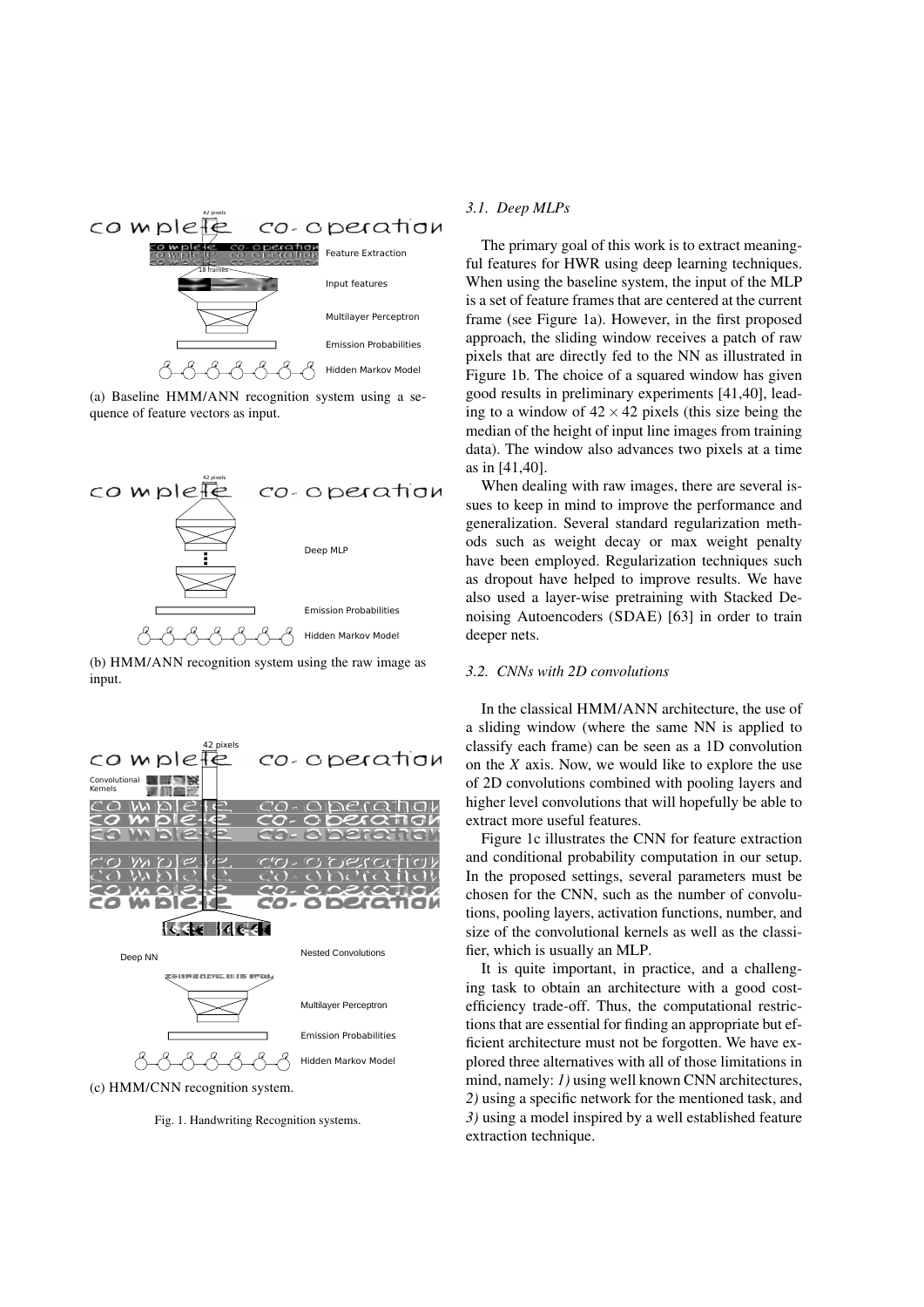#### *3.2.1. Using well known architectures*

Our first attempt using CNNs for feature extraction imitates some of the previous architectures that have achieved good results in similar tasks. This is the case of the convolutional net LeNet CNN [33], which obtained good results on the MNIST database [34]. In addition, the increase in computational resources (especially advances in GPU computing and distributed systems) has allowed the use of deeper and more complex models. In recent years, these issues, combined with an appropriate parameter tuning, have led to remarkable improvements in performance, especially in image vision tasks. This is the case of nets like AlexNet [32], GoogleNet [59], and Very Deep Convolutional Networks [55], which have reported excellent results in other tasks such as the ImageNet Large Scale Visual Recognition Challenge contest [48].

#### *3.2.2. Adhoc networks dealing with HWR*

Most of the bibliography architectures are designed for tasks like MNIST, which consists of  $28 \times 28$  pixel images corresponding to the 10 digits, or, for instance, the ImageNet database, which has larger inputs and more than a thousand classes. However, in our case study, the net input consists of  $42 \times 42$  pixels, and there is an output for each different HMM state, which corresponds to 553 neurons (7 states  $\times$  79 graphemes).

When tuning a NN model we would have to explore, in an ideal case, every possible parameter and hyperparameter in order to obtain the most successful configuration. The use of CNNs and deeper nets makes this tuning process worse since more parameters are added, most of which are related to the new topology and layer configurations. Thus, in order to guide our exploration, we should be concerned about the kernel sizes to extract useful features, the number of kernels to cover the variability of the text, and deeper layers of the model to properly represent the characteristics of the problem.

In the feature extraction process proposed in [60], the frames are computed using  $5 \times 5$  cells. Coincidentally, *LeNet-5* uses  $5 \times 5$  convolutional kernels in both convolution layers. We will, therefore, explore kernel sizes between 5 and 8 pixels per side allowing the model to consider slightly bigger window sizes.

When analyzing the kernels trained in some preliminary experiments, we could conclude that there is a tendency to extract redundant information from 16 kernels in the first convolution. Some of the learned kernels detect edges in several orientations, others estimate the ink text zones, and some of them model the background. It turns out that all of these features can be extracted with no more than 5 to 10 kernels. Due to the above-mentioned computational constraints, we will avoid large number of kernels, at least, in the first convolutions.

# *3.2.3. Cell feature extraction by kernels*

Our baseline HWR system used the parametrization described in [60]. In this work, we will design CNNs that are powerful enough to mimic this feature extraction process. However, it is important to note that the convolution kernels are not limited to extract these features, since they will learn on their own.

The original feature extraction divides the input into cell regions. For each region, three values are extracted: one value with the proportion of gray level and two values for the vertical and horizontal derivatives. A linear regression model is performed to find the optimal derivative directions.

The minimal requirements for a CNN to model these features are that one convolution could compute the vertical derivatives from the differences between the upper and lower cell values. Similarly, another convolution can compute the horizontal derivatives, whereas a third convolution would be enough to estimate the smoothed gray level. This leads to a CNN with only one convolution layer of three maps of  $5 \times 5$ .

#### *3.3. CNNs with 1D convolutions*

We have also explored a CNN that convolves the text line images in only one direction. The convolutional kernels would have the height of the image, and they would advance from left to right. Therefore, each kernel extracts only one feature per column. We explored two different approaches:

- Applying the vertical kernels directly into the raw image (Figure 2).
- Applying the vertical kernels after a 2D convolved map (Figure 3). In this case, the first set of 2D convolutions is obtained followed by the application of 1D kernels to these previous maps.

In the first case, the vertical kernels are applied to the input window, and we have a set of  $K \times F$  features (with *K* being the number of kernels, and  $F = C - w + 1$ where  $C$  is the number of columns of the sliding window and *w* is the width of the kernel since padding is not applied). In the second example, a 2D convolution is performed using the same parameters as in previous models. The vertical kernels are applied to the extracted maps afterward. A larger number of kernels is used to overcome the restriction of having one feature per kernel and column.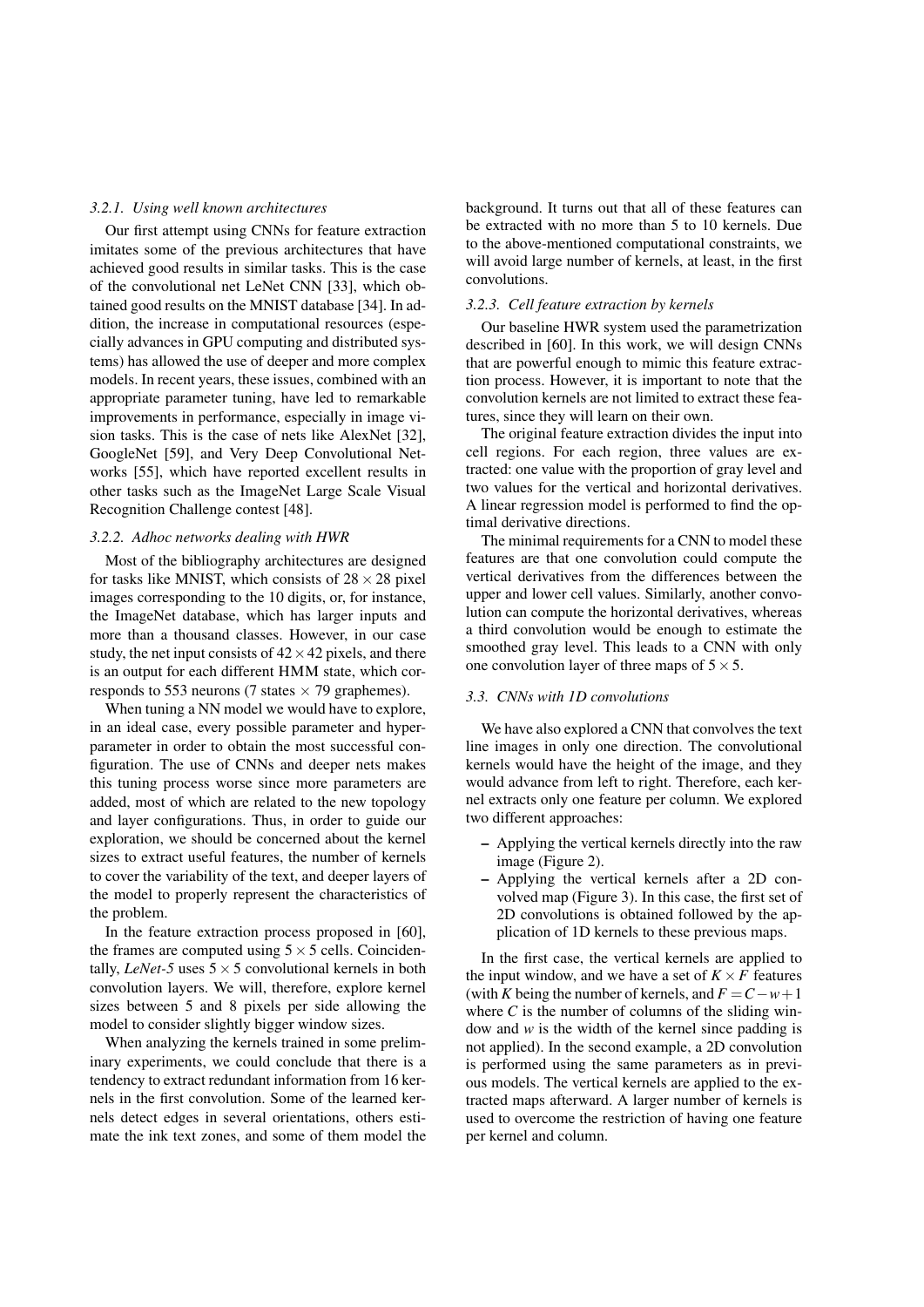

Fig. 2. Vertical model (I). The kernels run over the input window and only in the horizontal direction.

#### 4. Experimental setup

#### *4.1. Evaluation corpus: IAM database*

The IAM offline dataset [36] is composed of forms containing handwritten English sentences that are extracted from the LOB corpus [30]. The version 3.0 of the IAM Dataset was used.<sup>1</sup> This version collects 5685 sentences from 657 different writers, with a total of 115000 word instances comprising 78 different graphemes. The forms are divided into lines, which are the input for the experimentation of this work. The standard partitions of this version were used: 6,161 training lines (from 283 writers), 920 validation lines (56 writers), and 2,781 test lines (161 writers).

#### *4.2. The baseline recognition engine*

The recognition engine is based on a hybridized HMM with an MLP to model graphemes, which was presented in [19,68,39,41]. Each grapheme is modeled with a 7-state left-to-right HMM topology with loops and without skips. The connectionist model used to estimate the emission probabilities of the HMM states was an MLP with 2 hidden layers of 512 and 256 units, respectively, using the softmax activation at the output layer. The HMM/ANN system is trained by means of an Expectation-Maximization procedure with a forced



Fig. 3. Vertical models (II). Vertical kernels run over the maps generated by the first 2D convolutions.

Viterbi alignment by using the April-ANN toolkit [67]. This toolkit has also been used to perform the experiments based on deep MLPs and CNNs described in the following sections.

The images received by the recognition engine were preprocessed following the skew and slant correction presented in [19] and following the height normalization proposed in [39]. The emissions computed for each HMM state were calculated taking into account the current frame and the surrounding ones, for a total of 11 frames. Each frame was extracted from a window of  $28 \times 42$  pixels following the approach presented in [60].

For the LM, a 4-gram with a Witten-Bell smoothing that was trained with the SRILM toolkit [58] was used. The text corpora used to train the *n*-gram LM were: the LOB corpus [30] (excluding those sentences that contain lines from the test set or the validation set of the IAM task), the Brown corpus [20], and the Wellington

<sup>1</sup>http://www.iam.unibe.ch/fki/databases/ iam-handwriting-database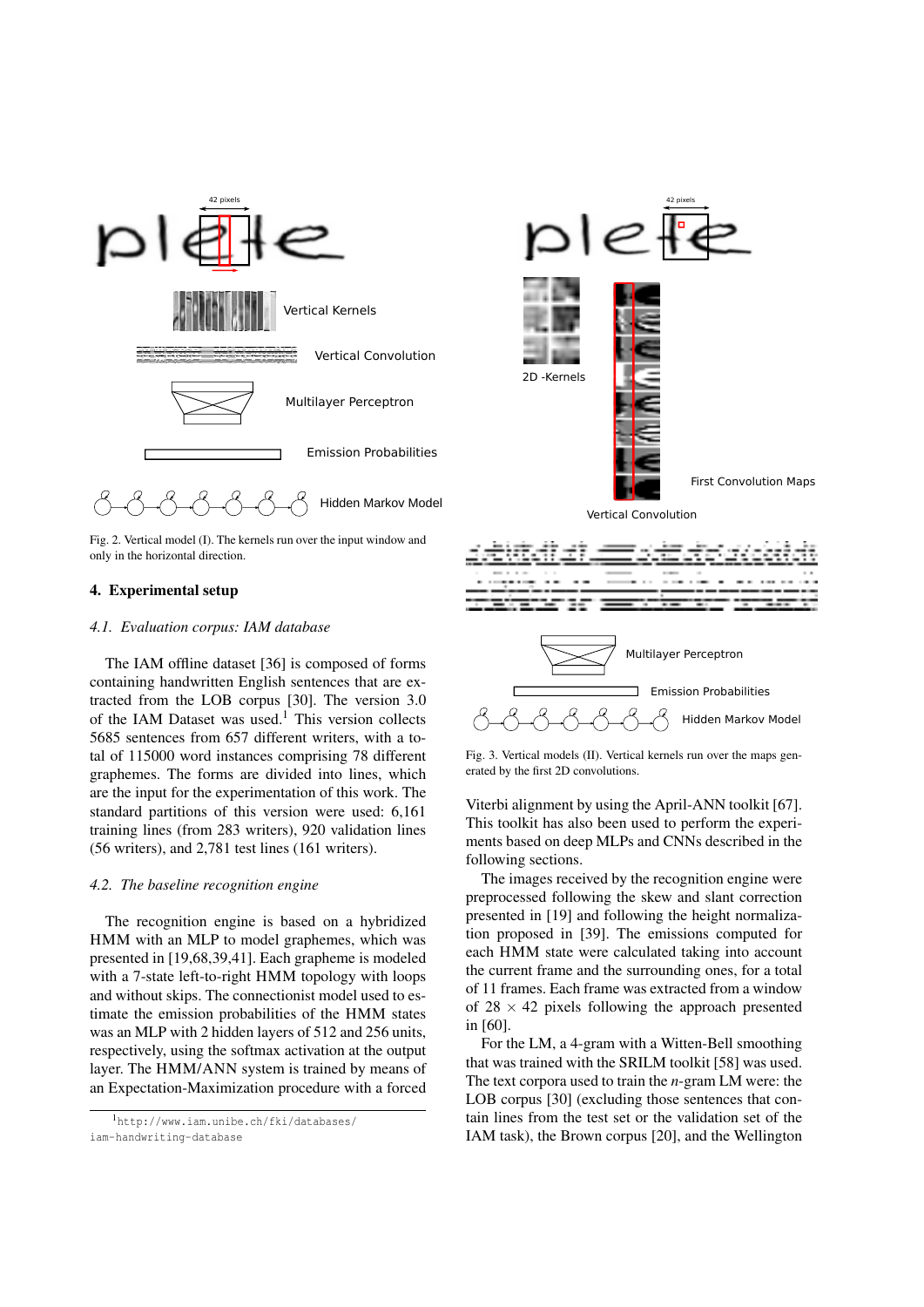Table 1 Deep MLPs fed directly with a raw image input from a window size of  $42 \times 42$  (1764 pixels).

| <b>Hidden Layers</b>        | Dropout     |
|-----------------------------|-------------|
| 2 hidden layers (2048, 512) | 0, 0.2, 0.5 |
| $3 \times 512 + SDAE$       | 0, 0.2      |
| $5 \times 512 + SDAE$       | 0, 0.2      |
| $7 \times 512 + SDAE$       | 0, 0.2      |

corpus [2]. The lexicon of the LM had approximately 103K different words. This LM is the same as the one in [68], whose larger vocabulary differs from the previous work of [19]. Word insertion penalty and grammar scale factor parameters were optimized on the validation set by means of the Minimum Error Rate Training procedure [38].

#### *4.3. Using raw input and deep MLPs*

Our first goal is to compare the baseline system with a new one, avoiding an explicit handcrafted feature extraction. Table 1 shows the configuration used for the deep MLP-based systems with a receptive field  $(42 \times 42 \text{ pixels})$ . We also trained deeper MLPs up to 7 hidden layers of 512 Rectified Linear Unit (ReLU) neurons that were pretrained with SDAE in order to obtain faster convergence. The use of dropout helped significantly in these configurations.

#### *4.4. Using CNNs for preprocessing*

Table 2 summarizes the explored CNN topologies by enumerating, for each one, the sequence of kernels, pooling layers, flatten procedures and fully connected layers applied in each case along with their parameters and the size (number of maps and their dimensions) of the corresponding outputs. First, a topology based on *LeNet* (*LeNet-5*) was tested. For the second alternative, after several trials, we could highlight one special configuration, called *Adhoc CNN*, which led us to the best results. We also decided to apply max pooling layers to not only speed up the computations but also to make our model more robust to translations. We tried increasing max-pooling layers of  $3 \times 3$  and  $4 \times 4$ . Since the suitability of the max-pooling is very task dependent, we also performed experiments removing them.

The models with the minimal configuration able to imitate the cell feature extraction were tagged as *Cell/Kernel 1 and 2 Conv.* As can be observed, the size of the kernels increased up to  $6 \times 6$  and a stride of 3 was applied in each direction. Finally, two different topologies with one and two convolution-activation-pooling layers were tried (*Vertical 1 and 2*).

Table 2 CNN topologies for the recognition system.

|                        | <b>Operation Type</b> | <b>Parameters</b>                   | (Output) Size           |
|------------------------|-----------------------|-------------------------------------|-------------------------|
| LeNet-5                | input                 |                                     | $1 \times 42 \times 42$ |
|                        | convolution           | 16 kernels $5\times5$               | $16\times38\times38$    |
|                        | Max-pool (ReLU)       | $2\times2$                          | $16\times19\times19$    |
|                        | convolution           | 32 kernels $5\times5$               | $32\times15\times15$    |
|                        | Max-pool (ReLU)       | $2\times2$                          | $32\times8\times8$      |
|                        | flatten               |                                     | 2048                    |
|                        | fully-conn. (ReLU)    |                                     | 500                     |
|                        | fully-conn. (softmax) |                                     | 553                     |
|                        | input                 |                                     | $1 \times 42 \times 42$ |
|                        | convolution           | 8 kernels $7 \times 7$              | $8\times36\times36$     |
|                        | max-pool (ReLU)       | $3\times3$                          | $8\times12\times12$     |
| Adhoc CNN              | convolution           | 16 kernels $3\times3$               | $16\times10\times10$    |
|                        | max-pool (ReLU)       | $2\times 2$                         | $16\times5\times5$      |
|                        | flatten               |                                     | 400                     |
|                        | fully-conn. (ReLU)    |                                     | 128                     |
|                        | fully-conn. (softmax) |                                     | 553                     |
|                        | input                 |                                     | $1 \times 42 \times 42$ |
|                        | convolution           | 8 kernels                           | $6\times13\times13$     |
|                        |                       | $6 \times 6 + 3 + 3$                |                         |
| Cell/Kernel 1<br>Conv. | flatten               |                                     | 1014                    |
|                        | fully-conn.           |                                     | 512                     |
|                        | fully-conn.           |                                     | 128                     |
|                        | fully-conn. (softmax) |                                     | 553                     |
|                        | input                 |                                     | $1 \times 42 \times 42$ |
|                        | convolution           | 8 kernels<br>$6 \times 6 + 3 + 3$   | $6 \times 13 \times 13$ |
| Cell/Kernel 2<br>Conv. | convolution           | 16 kernels<br>$4 \times 4 + 2 + 2$  | $16 \times 6 \times 6$  |
|                        | flatten               |                                     | 576                     |
|                        | fully-conn. (ReLU)    |                                     | 256                     |
|                        | fully-conn. (ReLU)    |                                     | 64                      |
|                        | fully-conn. (softmax) |                                     | 553                     |
|                        | input                 |                                     | $1\times42\times42$     |
| Vertical               | convolution           | 16 kernels<br>$42\times 6 + 1 + 3$  | $16 \times 1 \times 13$ |
|                        | flatten               |                                     | 208                     |
|                        | fully-conn. (ReLU)    |                                     | 256                     |
|                        | fully-conn. (ReLU)    |                                     | 64                      |
|                        | fully-conn. (softmax) |                                     | 553                     |
| Vertical 2             | input                 |                                     | $1\times42\times42$     |
|                        | convolution           | 8 kernels<br>$6 \times 6 + 3 + 3$   | $6\times13\times13$     |
|                        | convolution           | 16 kernels<br>$13 \times 4 + 1 + 2$ | $16 \times 1 \times 5$  |
|                        | flatten               |                                     | 80                      |
|                        | fully-conn. (ReLU)    |                                     | 256                     |
|                        | fully-conn. (ReLU)    |                                     | 64                      |
|                        | fully-conn. (softmax) |                                     | 553                     |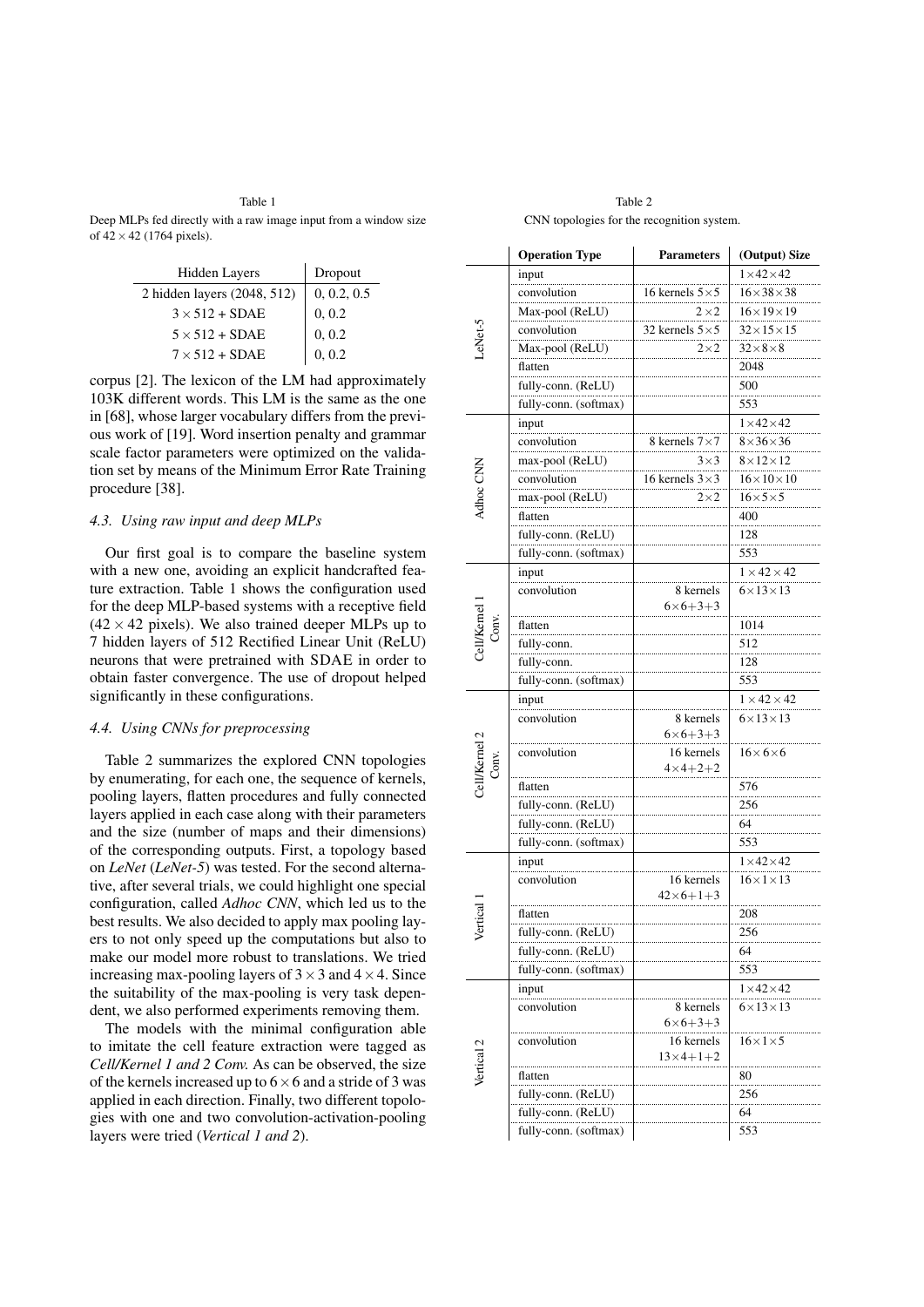#### Table 3

Overall performance of the proposed systems on the Development set (configurations with the § mark make use of SDAE, the configuration with the † mark is the *Approach 1* of Table 4, while the configuration with the ‡ mark is the *Approach 2* of the same table).

|                |                 |                            |              | Dev.           |               |  |  |
|----------------|-----------------|----------------------------|--------------|----------------|---------------|--|--|
|                |                 |                            |              | <b>WER</b>     | <b>CER</b>    |  |  |
|                | Baseline [41]   |                            |              | $15.6 \pm 1.1$ | $5.6 \pm 0.5$ |  |  |
|                |                 | <b>Dropout</b>             |              |                |               |  |  |
| <b>HMM/ANN</b> | Raw input       | 2048-512                   | $\Omega$     | $16.1 \pm 1.1$ | $5.8 + 0.5$   |  |  |
|                | + Deep MLPs     |                            | 0.2          | $14.6 + 1.1$   | $5.1 \pm 0.5$ |  |  |
|                |                 | $3\times512^8$             | $\theta$     | $15.4 + 1.0$   | $4.9 + 0.4$   |  |  |
|                |                 |                            | $0.2\dagger$ | $13.7 \pm 1$   | $4.7 + 0.4$   |  |  |
|                |                 | $5\times512^{\frac{8}{5}}$ | $\Omega$     | $14.1 + 1.1$   | $4.6 + 0.4$   |  |  |
|                |                 |                            | 0.2          | $14.2 + 1.0$   | $4.9 \pm 0.5$ |  |  |
|                |                 | $7\times512^8$             | $\Omega$     | $15.2 + 1.1$   | $4.9 \pm 0.5$ |  |  |
|                |                 |                            | 0.2          | $14.5 \pm 1.0$ | $5.1 \pm 0.4$ |  |  |
| <b>HMM/CNN</b> | LeNet-5         |                            |              | $14.6 + 1.1$   | $4.6 \pm 0.4$ |  |  |
|                | Adhoc           |                            |              | $14.4 + 1.1$   | $4.8 + 0.4$   |  |  |
|                | Cell-kernel 1 ‡ |                            |              | $13.9 \pm 1.1$ | $4.4 + 0.4$   |  |  |
|                | Cell-kernel 2   |                            |              | $14.3 \pm 1.1$ | $4.9 \pm 0.4$ |  |  |
|                | Vertical 1      |                            |              | $15.5 \pm 1.1$ | $5.2 \pm 0.4$ |  |  |
|                | Vertical 2      |                            |              | $15.3 \pm 1.1$ | $5.4 \pm 0.5$ |  |  |

## 5. Results

Our baseline HWR system, based on hybrid HMMs with ANNs using handcrafted features was presented in [19]. With some slight modifications, our best results were reported in [41], obtaining a 15.6% and 19.0% Word Error Rate (WER) for validation and test sets, respectively. Table 3 shows the overall performance of the proposed systems, with a confidence interval of 95% [62]. First, it can be observed that all the deep models with more than two layers using raw inputs improved the baseline version. Indeed, when using two hidden layers in the raw setup, the results were worse than the baseline, unless dropout was added, where the results were similar. Dropout significantly helped in the deep model modality, reaching the best performance with three hidden layers and a drop rate equal to 0.2, obtaining a WER of 13.7 for the development set (this configuration is called *Approach 1* in Table 4). We tried drop rates that were larger than 0.2 but the performance did not improve. As a matter of fact, although some results with deep models were better than others, there was no statistically significant difference among them. For Character Error Rate (CER), deep models statistically improved the baseline system.

The HMM/CNN showed better performances with respect to the baseline system. When compared with the deep MLPs using raw inputs, the results were similar when dropout was used. When exploring the different nets, good performances in the *Adhoc CNN* net or even *LeNet-5* could be expected. Even though the performance in these cases is quite good, the best result achieved so far has been with a simple net (*Cellkernel 1*, corresponding to *Approach 2* in Table 4), using one convolution with a stride of three in each direction and only six kernels. We presume that the simplicity of the model eased the training, and with six kernels the model covers most of the variability of the handwritten (as illustrated in Figure 4a). In this particular case, the net extracts 1014 features from the convolution process, which are conveniently combined with two fully connected layers of  $512 \times 512$ , respectively. The same model with two convolutions (*Cell-kernel 2*) had a fine performance not far from the best models.

Finally, vertical models showed a more modest performance, which did not improve the traditional 2D convolution models, but they were still better than the baseline. As before, CER was significantly better with the HMM/CNN than with the baseline system.

Regarding the execution time, both the baseline experiments and the proposed architectures have been trained and evaluated by means of the same April-ANN toolkit [67]. This toolkit performs all the computation on CPU, but it makes a heavy use of linear algebra optimized libraries (in particular, the Intel MKL library [66]). Experiments have been conducted on computers with different specifications, so a fair comparison of the execution time is limited to those that have been performed on the same type of machine. Most experiments have been performed on an Intel Core i7-3770 CPU at 3.40GHz with 32Gb of RAM: the "Raw input + Deep MLPs" 2048- 512 0 and 2048-512 0.2 versions of Table 3 have required an execution time, for decoding, of 5.37 and 5.07 seconds/sentence on average, respectively. On the same machine, Lenet-5 only required 3.34 seconds/sentence, while Adhoc, Vertical 1 and Vertical 2 required 4.72, 4.17 and 5.19 seconds/sentence, respectively. Although other experiments (Baseline, Cellkernels,  $[3,5,7] \times 512$ ) have been conducted on different computers, the average execution time per sentence is rougly similar with times between 4 and 6 seconds/sentence. On comparison, the baseline system required around 4.8 seconds/sentence on a slightly slower machine (Intel Core i5-750 at 2.67GHz). Obviously, for production use the system should make use of GPU to drastically reduce these times.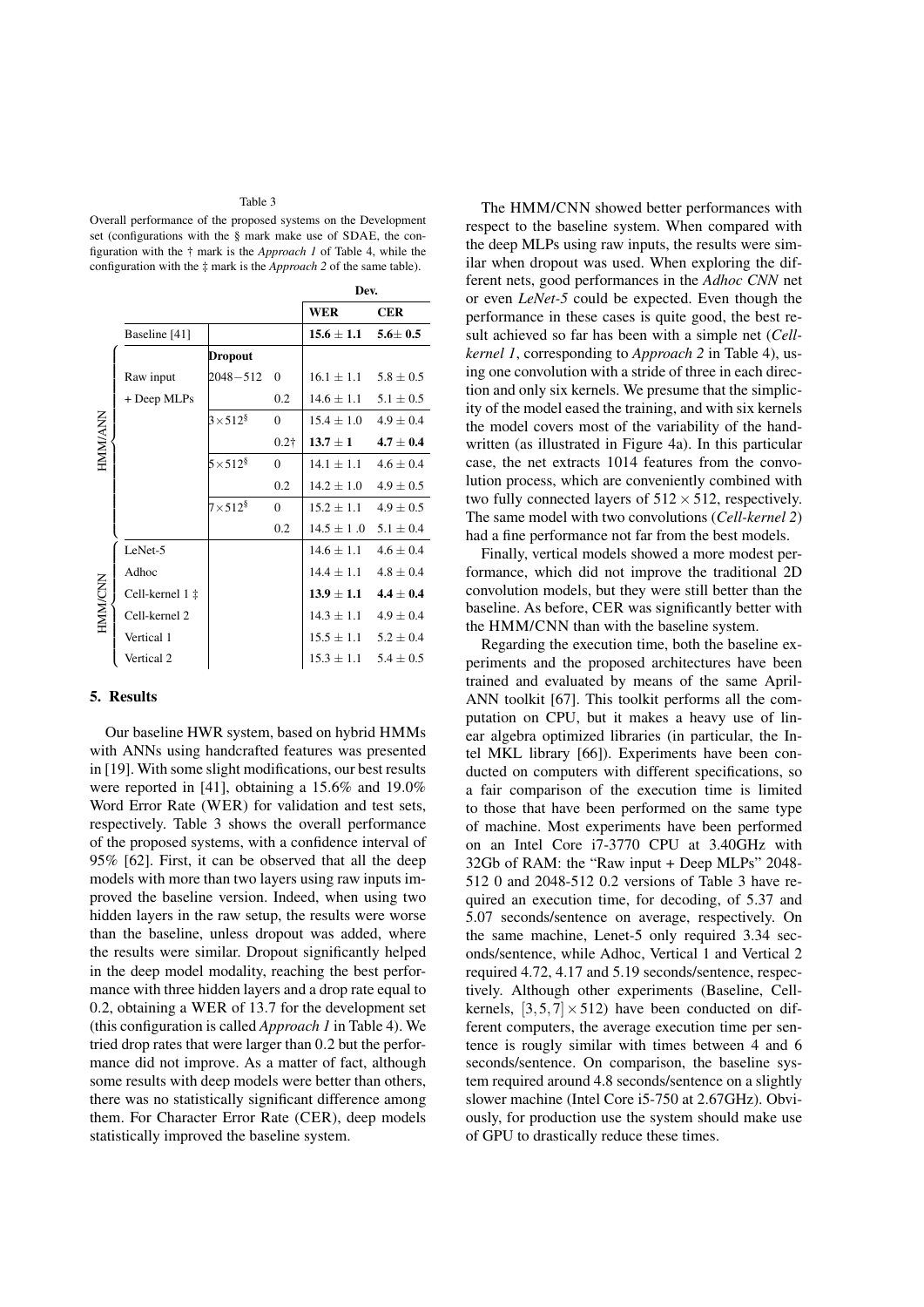# complete co-operation

| complete   |  |  | co-operation   |  |  |
|------------|--|--|----------------|--|--|
| co mplete  |  |  | co- o peration |  |  |
| co mplete  |  |  | co-operation   |  |  |
| co mplete  |  |  | co- o peration |  |  |
| ca w plete |  |  | co-operation   |  |  |
| co w plete |  |  | co- o beration |  |  |

(a) Six maps extracted by the first convolution of the *Cell/Kernel*. A free interpretation of the features learned is: 1) lower text contours, 2) upper contours, 3) borders, 4) strokes 5) right contours, 6) background model (background pixels got higher activation than text).



(b) Maps extracted by the Adhoc CNN. For instance, one kernel generates lower/right contours (fifth kernel), and another learns the upper/left edges (fifth from the tail).



(c) Generated maps by LeNet-5.

Fig. 4. Generated maps from several convolution nets.

#### Table 4

Performance for the IAM database. *Approach 1* uses deep MLPs and raw input (the configuration with the † mark in Table 3), and *Approach 2* uses the HMM/CNN system (the configuration with the ‡ mark in Table 3). The results of the table are divided into isolated words, line and paragraph recognition.

|                               |        | <b>Test Set</b> |            |  |
|-------------------------------|--------|-----------------|------------|--|
| <b>System</b>                 | V      | <b>WER</b>      | <b>CER</b> |  |
| Isolated word recognition     |        |                 |            |  |
| Bianne-Bernard et al. [6]     | 10K    | 32.7            |            |  |
| Bluche et al. [9]             | 10K    | 20.5            |            |  |
| Poznanski and Wolf [45]       | No-OOV | 6.29            | 3.37       |  |
| Line recognition              |        |                 |            |  |
| Bertolami and Bunke [5]       | 20K    | 32.8            |            |  |
| Plötz and Fink [44]           |        | 28.9            |            |  |
| Graves et al. [23]            | 20K    | 25.9            | 18.2       |  |
| Toselli et al. [61]           | 9Κ     | 25.8            |            |  |
| Dreuw et al. [18]             | 50K    | 28.8            | 10.1       |  |
| Pastor et al. [41] (baseline) | 103K   | 19.0            | 7.5        |  |
| Approach 1                    | 103K   | 17.5            | 6.6        |  |
| Approach 2                    | 103K   | 17.2            | 6.3        |  |
| Paragraph recognition         |        |                 |            |  |
| Kozielski et al. [31]         | 50K    | 13.3            | 5.1        |  |
| Doetsch et al. [16]           | 50K    | 12.2            | 4.7        |  |
| Bluche et al. [10] (ROVER)    | 50K    | 11.9            | 4.9        |  |
| Pham et al. [42]              | 50K    | 13.6            | 5.1        |  |
| Bluche $[11]$                 |        | 10.9            | 4.4        |  |
| Puigcerver [46]               |        | 12.2            | 4.4        |  |
|                               |        |                 |            |  |

Table 4 shows the best results of our contributions together with the results of other works reported in the literature using the same database. The table is divided among isolated word recognition, line recognition and paragrah recognition. As mentioned above, we have used lines for training and evaluation. Although all the results cannot be directly compared, it can be observed that the use of CNN models to extract features from raw input for HWR consistently improve recognition rates. This has been proved in our HWR system (*Approach 2* statistically improves the baseline) and, regarding the results summarized in Table 4, we can observe that some of them have also relied on CNNs [11,46].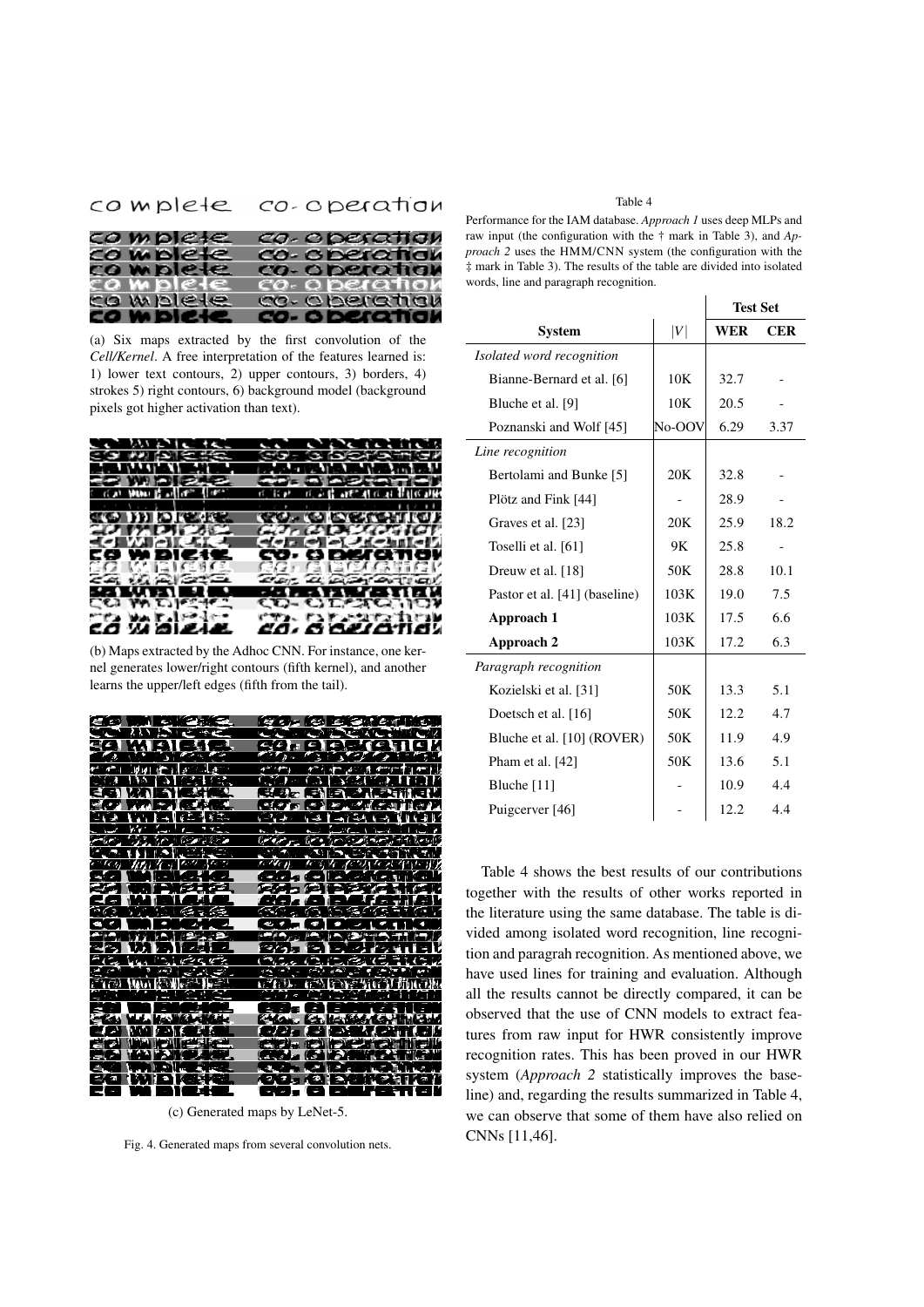#### 6. Conclusions

We have presented several improvements to our HWR engine by removing handcrafted feature extraction from the text images and using deep learning techniques directly on the raw input. Deep MLPs and CNNs have been analyzed for the current HWR task. The results presented for the IAM Database validate this approach, consistently with other authors' works.

Although several CNN topologies are explored, one of the configurations that led to good results is comprised of a single convolution layer without pooling, achieving a WER of 17.2. If we compare this result with the baseline (HMM/ANN with features system which has a WER of 19.0), a considerable step forward in the recognition performance has been achieved.

Despite the use of CNNs is not novel in HWR, the value of the experiments reported here lies in the fact that it provides a fair comparison between handcrafted and machine learned features by the virtue of using a baseline whose only difference with the proposed approaches is the replacement of the feature extraction stage, hence isolating the effect of this single stage from the whole HWR pipeline. Besides that, several different CNN topologies have been compared. We can also mention that the topologies proposed here only require a modest computational cost compared with the alternatives that can be found elsewhere.

There are many lines of future work to be pursued. First, we propose to apply other normalization techniques to speed up the training in order to improve results. We also need to do a more exhaustive error analysis to determine which steps of the whole transcription pipeline we should focus on to assure new improvements. Many novel CNN architectures are recently appearing in the general field of Computer Vision and, although many of them are not originally intended for HWR, some of them can also be adapted to this particular subfield. Finally, we plan to try the use of CTC decoding and to adopt training procedures for HMM/ANN in the line of [69].

## Acknowledgments

Work partially supported by the Spanish MINECO and FEDER founds under project TIN2017-85854-C4- 2-R.

#### References

- [1] P Baldi, S Brunak, P Frasconi, G Soda, and G Pollastri. Exploiting the past and the future in protein secondary structure prediction. *Bioinformatics (Oxford, England)*, 15(11):937– 946, 1999.
- [2] L. Bauer. Manual of Information to Accompany The Wellington Corpus of Written New Zealand English. Technical report, Department of Linguistics, Victoria University, Wellington, New Zealand, 1993.
- [3] Yoshua Bengio, Aaron C. Courville, and Pascal Vincent. Unsupervised Feature Learning and Deep Learning: A Review and New Perspectives. *CoRR*, abs/1206.5538, 2014.
- [4] Yoshua Bengio, Yann LeCun, and Geoffrey Hinton. Deep learning. *Nature*, 521:436444, May 2015.
- [5] Roman Bertolami and Horst Bunke. Hidden Markov modelbased ensemble methods for offline handwritten text line recognition. *Pattern Recognition*, 41(11):3452 – 3460, 2008.
- [6] Anne Laure Bianne-Bernard, Fares Menasri, Rami Al-Hajj Mohamad, Chafic Mokbel, Christopher Kermorvant, and Laurence Likforman-Sulem. Dynamic and contextual information in HMM modeling for handwritten word recognition. *IEEE Transactions on Pattern Analysis and Machine Intelligence*, 33(10):2066–2080, 2011.
- [7] C. M. Bishop. *Neural networks for pattern recognition*. Oxford University Press, 1995.
- [8] Théodore Bluche, Hermann Nev, and Christopher Kermorvant. Feature extraction with convolutional neural networks for handwritten word recognition. In *12th International Conference on Document Analysis and Recognition (ICDAR)*, pages 285–289, 2013.
- [9] Théodore Bluche, Hermann Ney, and Christopher Kermorvant. Tandem HMM with convolutional neural network for handwritten word recognition. In *38th International Conference on Acoustics Speech and Signal Processing (ICASSP)*, pages 2390–2394, 2013.
- [10] Theodore Bluche, Hermann Ney, and Christopher Kermorvant. A Comparison of Sequence-Trained Deep Neural Networks and Recurrent Neural Networks Optical Modeling for Handwriting Recognition. *Slsp-2014*, pages 1–12, 2014.
- [11] Thodore Bluche. *Deep Neural Networks for Large Vocabulary Handwritten Text Recognition*. PhD thesis, Universit Paris Sud - Paris XI, 2015.
- [12] H. Bourlard and N. Morgan. *Connectionist speech recognition—A hybrid approach*, volume 247 of *Series in engineering and computer science*. Kluwer Academic, 1994.
- [13] R. M. Bozinovic and S. N. Srihari. Off-Line Cursive Script Word Recognition. *IEEE Trans. Pattern Anal. Mach. Intell.*, 11(1):68–83, 1989.
- [14] Horst Bunke. Recognition of Cursive Roman Handwriting Past, Present and Future. In *International Conference on Document Analysis and Recognition*, volume 1, pages 448–459, August 2003.
- [15] Emilie Caillault, Christian Viard-Gaudin, and Abdul Rahim Ahmad. MS-TDNN with global discriminant trainings. In *International Conference on Document Analysis and Recognition (ICDAR)*, pages 856–860, 2005.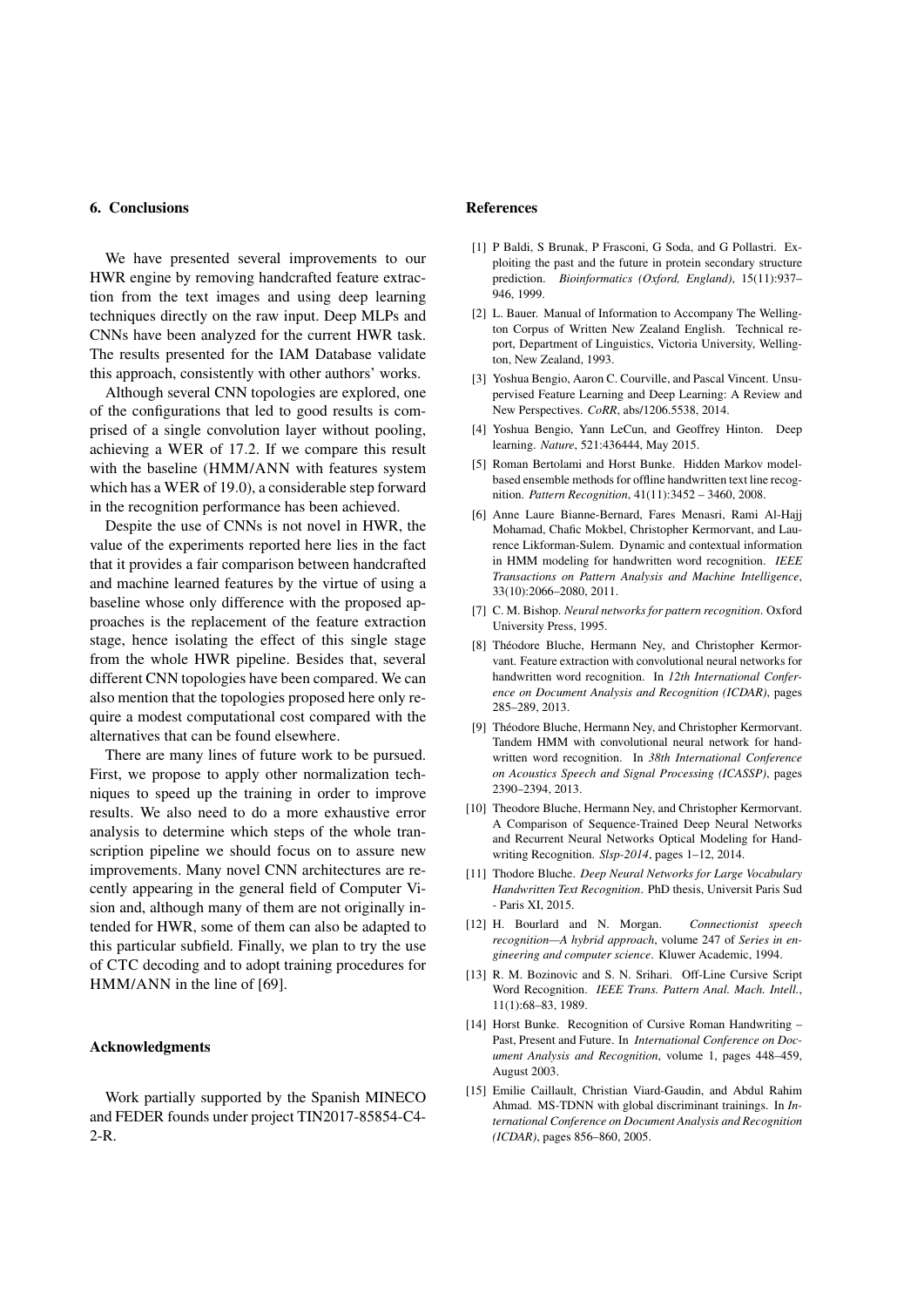- [16] P. Doetsch, M. Kozielski, and H. Ney. Fast and Robust Training of Recurrent Neural Networks for Offline Handwriting Recognition. In *14th International Conference on Frontiers in Handwriting Recognition (ICFHR)*, pages 279–284, 2014.
- [17] Philippe Dreuw, Patrick Doetsch, Christian Plahl, and Hermann Ney. Hierarchical hybrid MLP/HMM or rather MLP features for a discriminatively trained Gaussian HMM: A comparison for offline handwriting recognition. In *International Conference on Image Processing (ICIP)*, pages 3541–3544, 2011.
- [18] Philippe Dreuw, Georg Heigold, and Hermann Ney. Confidence and Margin-Based MMI/MPE Discriminative Training for Online Handwriting Recognition. *International Journal of Document Analysis and Recognition*, 14(3):273–288, 2011.
- [19] S. España-Boquera, M. J. Castro-Bleda, J. Gorbe-Moya, and F. Zamora-Martinez. Improving Offline Handwritten Text Recognition with Hybrid HMM/ANN Models. *IEEE Trans. on Pattern Analysis and Machine Intelligence*, 33(4):767–779, 2011.
- [20] W N Francis and H Kucera. Brown Corpus Manual, Manual of Information to accompany A Standard Corpus of Present-Day Edited American English. Technical report, Department of Linguistics, Brown University, Providence, Rhode Island, US, 1979.
- [21] Alex Graves, Santiago Fernández, Faustino Gomez, and Jürgen Schmidhuber. Connectionist temporal classification: labelling unsegmented sequence data with recurrent neural networks. In *23rd International Conference on Machine Learning (ICML)*, pages 369–376. ACM, 2006.
- [22] Alex Graves and Navdeep Jaitly. Towards end-to-end speech recognition with recurrent neural networks. In *31st International Conference on Machine Learning (ICML)*, pages 1764– 1772, 2014.
- [23] Alex Graves, Marcus Liwicki, Santiago Fernández, Roman Bertolami, Horst Bunke, and Jürgen Schmidhuber. A novel connectionist system for unconstrained handwriting recognition. *IEEE Transactions on Pattern Analysis and Machine Intelligence*, 31(5):855–868, 2009.
- [24] Alex Graves and Jürgen Schmidhuber. Framewise phoneme classification with bidirectional LSTM networks. In *International Joint Conference on Neural Networks (IJCNN)*, volume 4, pages 2047–2052, 2005.
- [25] Alex Graves and Jürgen Schmidhuber. Offline handwriting recognition with multidimensional recurrent neural networks. In *Advances in Neural Information Processing Systems (NIPS)*, pages 545–552, 2009.
- [26] František Grézl, Martin Karafiát, Stanislav Kontár, and Jan Černocký. Probabilistic and bottle-neck features for LVCSR of meetings. In *International Conference on Acoustics, Speech and Signal Processing (ICASSP)*, volume 4, 2007.
- [27] Sepp Hochreiter and Jürgen Schmidhuber. Long short-term memory. *Neural computation*, 9(8):1735–1780, 1997.
- [28] Sebastiano Impedovo. More than twenty years of advancements on frontiers in handwriting recognition. *Pattern Recognition*, 47(3):916–928, 2014.
- [29] S. Jaeger, S. Manke, J. Reichert, and A. Waibel. Online handwriting recognition: The NPen++ recognizer. *International Journal on Document Analysis and Recognition*, 3(3):169–180, 2001.
- [30] S. Johansson, E. Atwell, R. Garside, and G. Leech. The Tagged LOB Corpus: User's Manual. Technical report, Norwegian Computing Centre for the Humanities, Bergen, Norway, 1986.
- [31] Michal Kozielski, Patrick Doetsch, and Hermann Ney. Improvements in RWTH's system for off-line handwriting recognition. In *12th International Conference on Document Analysis and Recognition (ICDAR)*, pages 935–939. IEEE, 2013.
- [32] Alex Krizhevsky, Ilya Sutskever, and Geoffrey E Hinton. ImageNet Classification with Deep Convolutional Neural Networks. In F Pereira, C J C Burges, L Bottou, and K Q Weinberger, editors, *Advances in Neural Information Processing Systems (NIPS)*, volume 25, pages 1097–1105. Curran Associates, Inc., 2012.
- [33] Y Lecun, L Bottou, Y Bengio, and P Haffner. Gradient-based learning applied to document recognition. *Proceedings of the IEEE*, 86(11):2278–2324, 1998.
- [34] Yann LeCun, Corinna Cortes, and Chris Burges. MNIST handwritten digit database. http://yann.lecun.com/exdb/ mnist/.
- [35] Marcus Liwicki, Alex Graves, Horst Bunke, and Jürgen Schmidhuber. A novel approach to on-line handwriting recognition based on bidirectional long short-term memory networks. In *9th International Conference on Document Analysis and Recognition (ICDAR)*, pages 367–371, 2007.
- [36] U. V. Marti and H. Bunke. The IAM-database: an English sentence database for offline handwriting recognition. *International Journal on Document Analysis and Recognition*, 5:39– 46, 2002.
- [37] S. Marukatat, T. Artieres, R. Gallinari, and B. Dorizzi. Sentence recognition through hybrid neuro-Markovian modeling. In *6th International Conference on Document Analysis and Recognition (ICDAR)*, pages 731–735, 2001.
- [38] F J Och. Minimum Error Rate Training in Statistical Machine Translation. In *41st Annual Meeting on Association for Computational Linguistics*, volume 1 of *ACL '03*, pages 160–167, 2003.
- [39] J. Pastor-Pellicer, S. España-Boquera, F. Zamora-Martínez, M. Zeshan Afzal, and Maria Jose Castro-Bleda. Insights on the use of convolutional neural networks for document image binarization. In *The International Work-Conference on Artificial Neural Networks*, volume 9095, pages 115–126, 2015.
- [40] Joan Pastor Pellicer. *Neural Networks for Document Image and Text Processing*. PhD thesis, Universitat Politcnica de Valncia. Departamento de Sistemas Informticos y Computacin, Valencia, Spain, 2017.
- [41] Joan Pastor-Pellicer, Salvador España-Boquera, María José Castro-Bleda, and Francisco Zamora-Martínez. A combined Convolutional Neural Network and Dynamic Programming approach for text line normalization. In *13th International Conference on Document Analysis and Recognition (ICDAR)*, 2015.
- [42] Vu Pham, Theodore Bluche, Christopher Kermorvant, and Jerome Louradour. Dropout Improves Recurrent Neural Networks for Handwriting Recognition. In *International Conference on Frontiers in Handwriting Recognition (ICFHR)*, pages 285–290, 2014.
- [43] R. Plamondon and Sargur N. Srihari. On-Line and Off-Line Handwriting Recognition: A Comprehensive Survey. *IEEE Trans. Pattern Anal. Mach. Intell.*, 22(1):63–84, 2000.